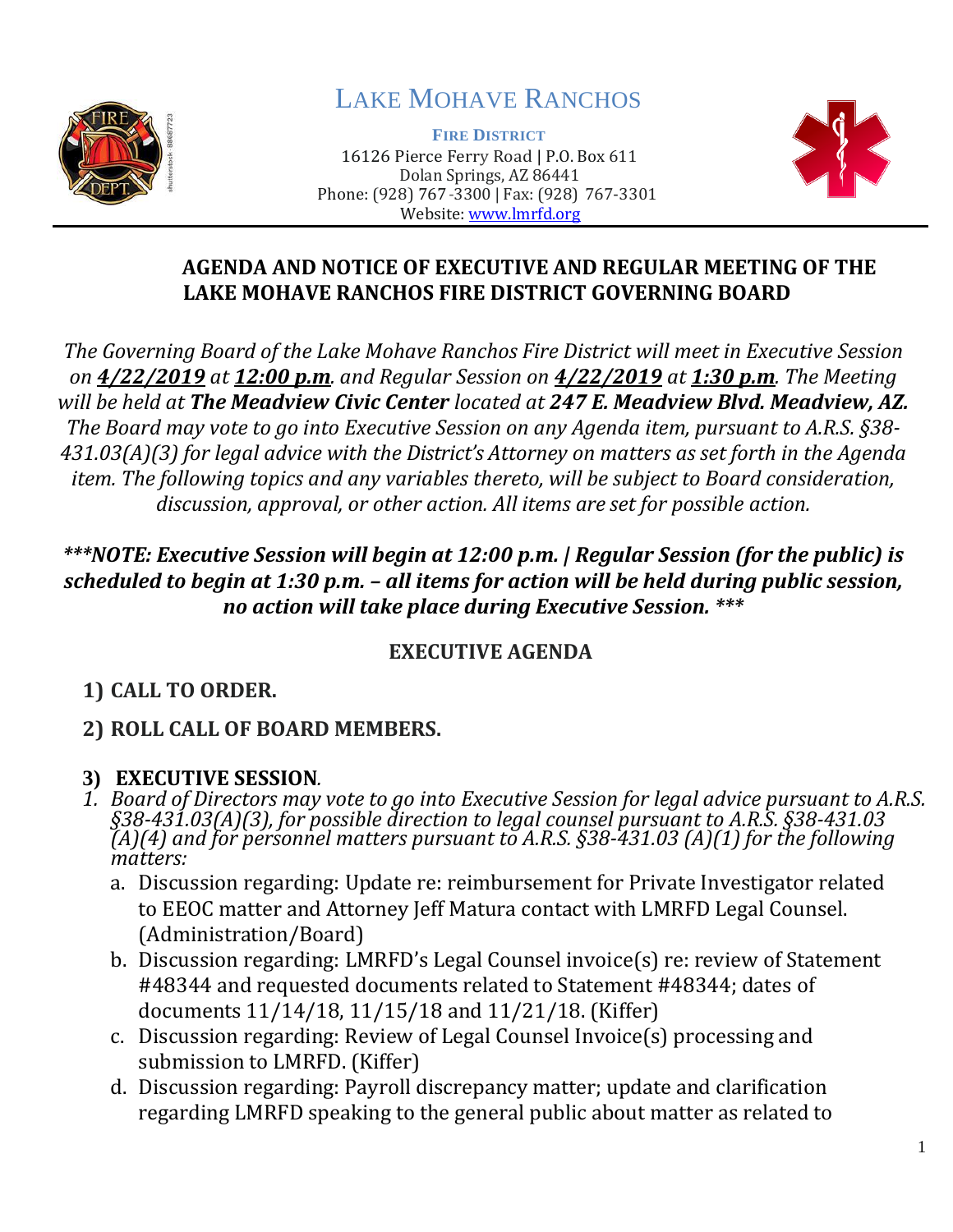LMRFD. (Reh-Bower/Administration/Kiffer)

- e. Discussion regarding: Prior LMRFD Board By-Laws relating to Appointment of Board Member re: Section 1.4 (D), (E) and (G); re: draft set of By-Laws section relating to Appointment of Board Member. (Reh-Bower/Kiffer)
- f. Discussion regarding: Exact number of employees calculated for ADA matter. (Kiffer)
- g. Discussion regarding: Personnel Matter: Chief DeMaio re: Annual Evaluations process and review of Evaluations. (Cass)
- h. Discussion regarding: Administrative Assistant referral for Medical Evaluation; re: Board involvement with/for referral. (Cass)

### **4) ADJOURNMENT**.

#### **REGULAR AGENDA**

**\_\_\_\_\_\_\_\_\_\_\_\_\_\_\_\_\_\_\_\_\_\_\_\_\_\_\_\_\_\_\_\_\_\_\_\_\_\_\_\_\_\_\_\_\_\_\_\_\_\_\_\_\_\_\_\_\_\_\_\_\_\_\_\_\_\_\_\_\_\_\_\_\_\_\_\_\_\_\_\_\_\_\_\_\_\_\_\_\_\_\_\_\_\_\_**

#### **1) CALL TO ORDER.**

#### **2) ROLL CALL OF BOARD MEMBERS.**

#### **3) PLEDGE OF ALLIEGANCE.**

#### **4) APPROVAL OF MINUTES.**

- a. Executive Minutes 3/25/2019 (Set 1 Items A-L, Set 2 Item M)
- b. Regular Minutes 3/25/2019
- c. Special Minutes 3/29/2019

#### **5) REPORTS.**

- a. **March 2019 Financial Report(s).** *(The financial report(s) are to be reviewed and approved by the Board).*
- b**. Fire Chief's Report.** *(The governing body may not propose, discuss, deliberate or take legal action on this matter unless the specific matter is properly noticed for legal action. Therefore, action taken as a result of the Chief's report will be limited to directing staff to study the matter or scheduling the matter for further consideration and discussion at a later date. (A.R.S. 38-431.02.K.)*
	- o *March 2019 LMRFD Run-Report*
	- o *Meadview Schedule (March actual, April to-date and May tentative)*
	- o *Chief After-Hour Calls*
	- o *Meetings/Conferences/Trainings*
	- o *District Properties*
	- o *District vehicles/apparatus*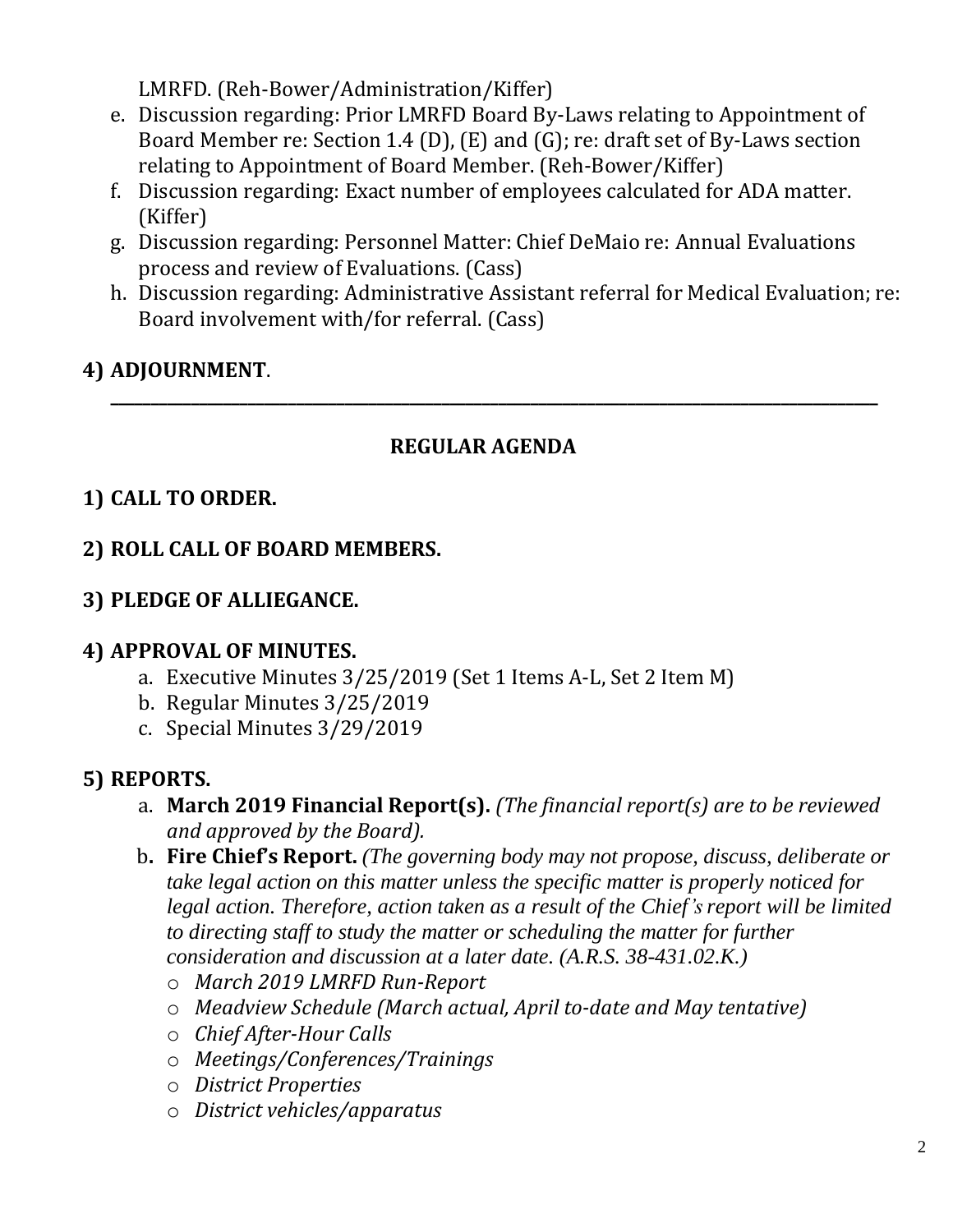- o *Projects in the works*
- o *Other*
- **6) CALL TO THE PUBLIC & CORRESPONDENCE**. *(Consideration and discussion of comments and complaints from the public. Those wishing to address the Lake Mohave Ranchos Fire District Board need not request permission in advance. The Fire District Board is not permitted to discuss or take action on any item(s) that are not on the Agenda that are raised in the call to the public. However, individual Board Members may be permitted to respond to criticism directed to them. Otherwise, the Board may direct that staff review the matter or that the matter be placed on a future agenda. The Fire District Board cannot discuss or take legal action on any issue raised during the Call to the Public due to restriction of the Opening Meeting Law.)*

## **7) BUSINESS.**

- a. Discussion and possible action regarding: Update on FY 19/20 LMRFD Budget preparation. (Buldra/Board)
- b. Discussion and possible action regarding: Pension Policy and posting to LMRFD Website. (Buldra/Board)
- c. Discussion and possible action regarding: Update re: reimbursement for Private Investigator and Attorney Jeff Matura contact with LMRFD Legal Counsel. (Administration/Board)
- d. Discussion and possible action regarding: LMRFD's Legal Counsel invoice(s) re: review of Statement #48344 and requested documents related to Statement #48344; dates of documents 11/14/18, 11/15/18 and 11/21/18. (Kiffer)
- e. Discussion and possible action regarding: Review of Legal Counsel Invoice(s) processing and submission to LMRFD. (Kiffer)
- f. Discussion and possible action regarding: Payroll discrepancy matter; update and clarification regarding LMRFD speaking to the general public about matter as related to LMRFD. (Reh-Bower/Administration/Kiffer)
- g. Discussion and possible action regarding: Prior LMRFD Board By-Laws relating to Appointment of Board Member re: Section 1.4 (D), (E) and (G); re: draft set of By-Laws section relating to Appointment of Board Members. (Reh-Bower/Kiffer)
- h. Discussion and possible action regarding: Exact number of employees calculated for ADA matter. (Kiffer)
- i. Discussion and possible action regarding: Personnel Matter: Chief DeMaio re: Annual Evaluations process and review of Evaluations. (Cass)
- j. Discussion and possible action regarding: Administrative Assistant referral for Medical Evaluation; re: Board involvement with/for referral. (Cass)
- k. Discussion and possible action regarding: Referral for Medical Evaluation of the Administrative Assistant and expenses associated. (Cass)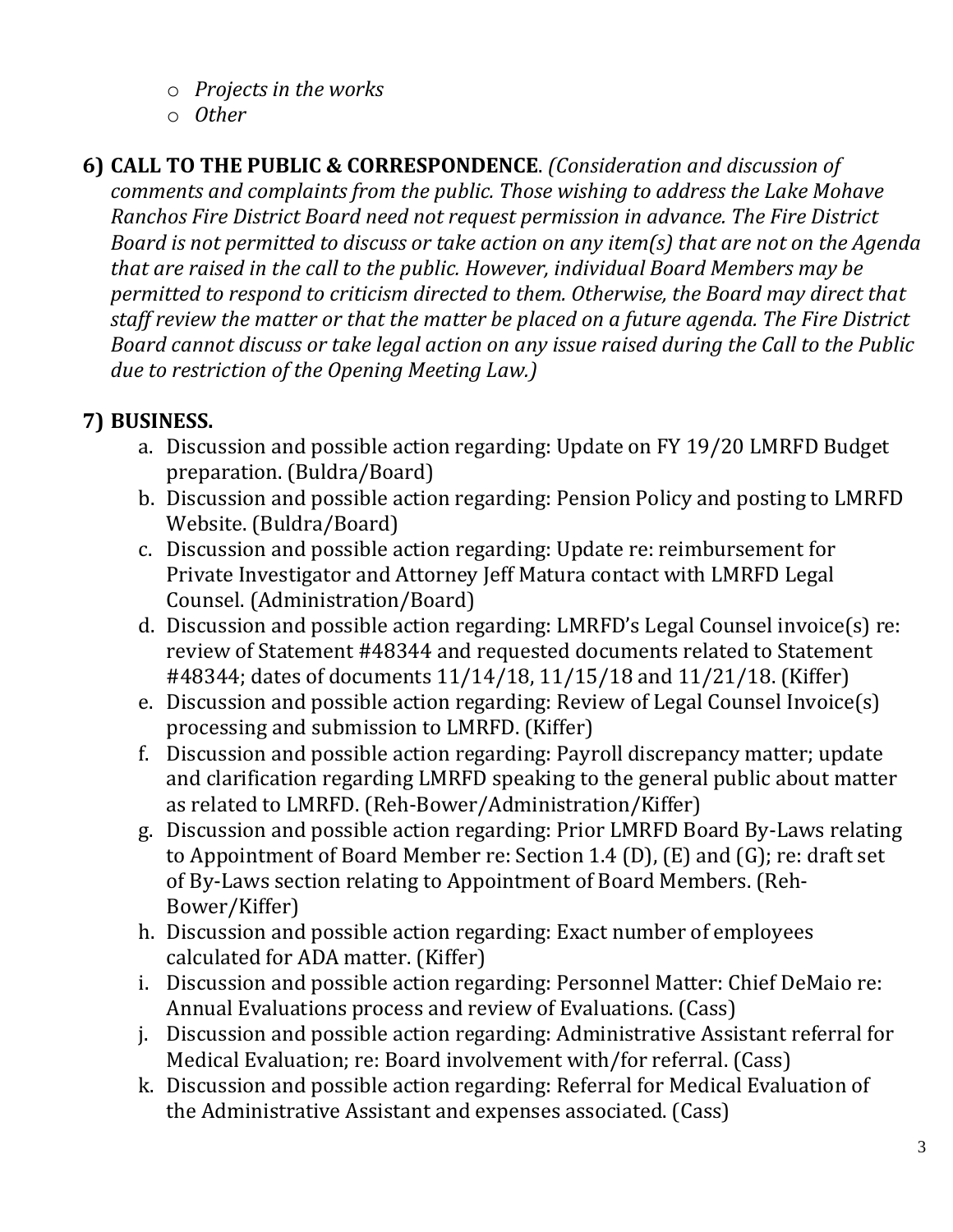- l. Discussion and possible action regarding: LMRFD Board By-Laws re: draft By-Laws set; re: draft Social Media/Correspondence/Communication Rule and draft Appointment of Board Member Article V included within. (Cass/Reh-Bower)
- m. Discussion and possible action regarding: LMRFD Personnel Social Media/Correspondence/Communication Policy draft. (Cass/Reh-Bower)
- n. Discussion and possible action regarding: Appointment of LMRFD Board Member. (Cass)
- o. Discussion and possible action regarding: Nomination of LMRFD Board Chair. (Cass)
- p. Discussion and possible action regarding: LMRFD Interim Fire Chief/Fire Chief hiring process and possible update regarding IGA with GVFD. (Reh-Bower)
- q. Discussion and possible action regarding: Volunteer Application overview/revisions and posting to LMRFD Website. (Reh-Bower)
- r. Discussion and possible action regarding: Retirement Party for Chief DeMaio. (Reh-Bower)
- s. Discussion and possible action regarding: Status of Records Retention; update. (Reh-Bower/Administration)
- t. Discussion and possible action regarding: Review of Gabriel & Ashworth invoice(s) and payment(s). (Kiffer)
- u. Discussion and possible action regarding: Update on information regarding COBRA benefits through LMRFD. (Administration)
- v. Discussion and possible action regarding: A.R.S. 48-805 Section A (1), (2) and (3) re: Board Member powers & duties re: expenses associated with replacement of current Fire Chief. (Administration)
- w. Discussion and possible action regarding: LMRFD Station 42; update. (Administration)
- x. Discussion and possible action regarding: LMRFD Station 43; information re: future expectancy of coverage. (Administration)

### **8) CONSIDERATION OF FUTURE AGENDA ITEMS.**

■ Specified tabled items will move to following month's Regular Meeting, unless noted otherwise and/or pending more information.

### **9) NEXT REGULAR BOARD MEETING DATE & LOCATION.**

o TBD/TBA due to Holiday.

# **10)ADJOURNMENT**.

AGENDA prepared by: Karen Jackson Date: 4/12/2019 SIGNED/POSTED by:  $\chi_{area}$  fackson Date/Time: 4/19/19 at 1:41 p.m.